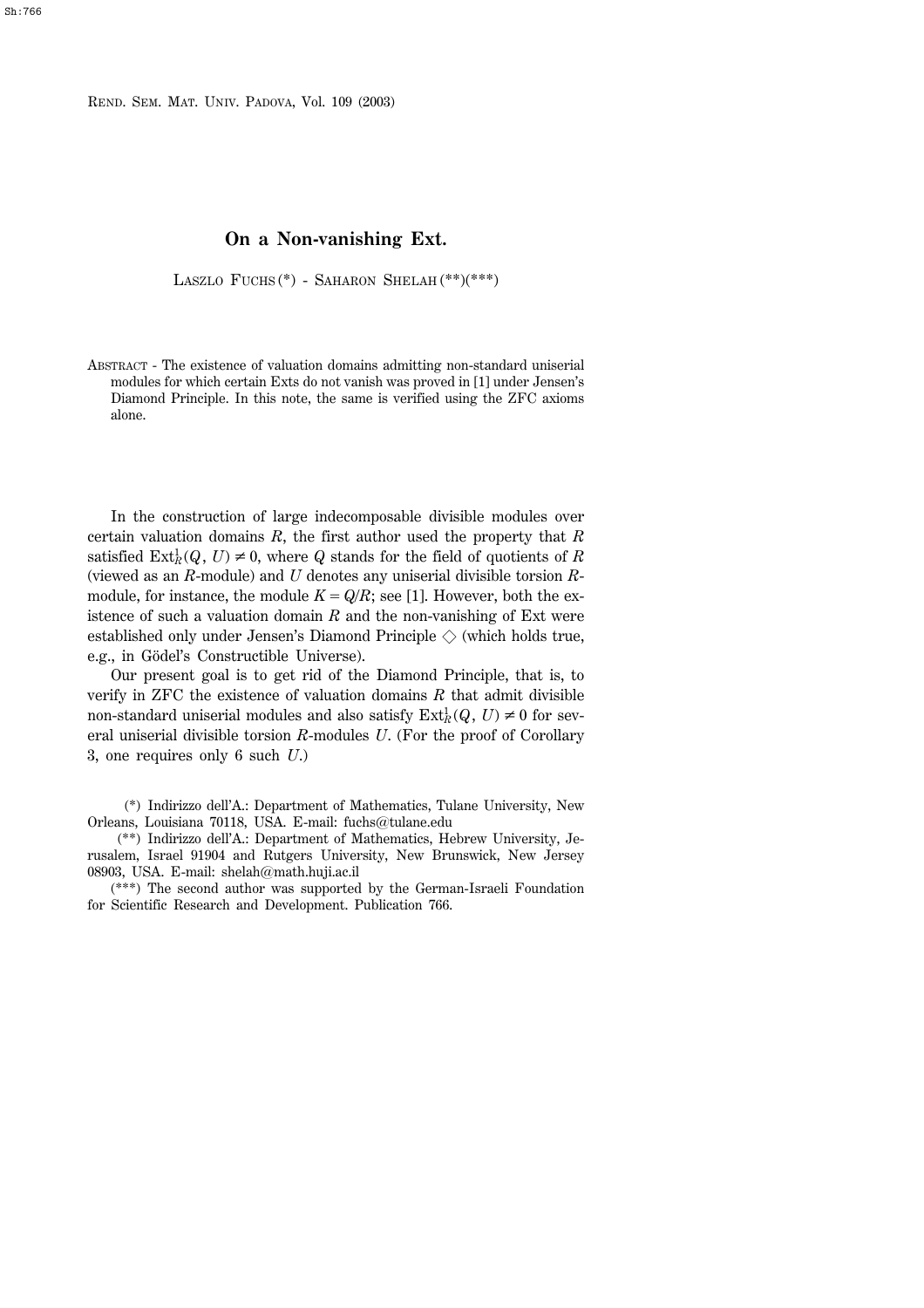236 Laszlo Fuchs - Saharon Shelah

We start by recalling a few relevant definitions. By a *valuation domain* we mean a commutative domain *R* with 1 in which the ideals form a chain under inclusion. A *uniserial R*-module *U* is defined similarly as a module whose submodules form a chain under inclusion.  $K = Q/R$  is a uniserial torsion *R*-module, it is *divisible* in the sense that  $rK = K$  holds for all  $0 \neq r \in R$ . A divisible uniserial *R*-module is called *standard* if it is an epic image of the uniserial module *Q*; otherwise it is said to be *nonstandard*. The existence of valuation domains admitting non-standard uniserials has been established in ZFC; see e.g. [3], [2, X.4], and the literature quoted there.

As the *R*-module *Q* is uniserial, it can be represented as the union of a well-ordered ascending chain of cyclic submodules:

$$
R = R r_0 < R r_1^{-1} < \dots < R r_a^{-1} < \dots < \bigcup_{a < k} R r_a^{-1} = Q \qquad (\alpha < \kappa),
$$

where  $r_0 = 1$ ,  $r_a \in R$ , and *k* denotes an infinite cardinal and also the initial ordinal of the same cardinality. As a consequence,  $K = \bigcup_{\alpha \leq k} (Rr_a^{-1}/R)$ where  $Rr_a^{-1}/R \cong R/Rr_a$  are cyclically presented *R*-modules. We denote by  $\iota^{\beta}_{\alpha}$ :  $Rr_{\alpha}^{-1}/R \rightarrow R r_{\beta}^{-1}/R$  the inclusion map for  $\alpha < \beta$ , and may view  $K$  as the direct limit of its submodules  $Rr_a^{-1}/R$  with the monomorphisms  $\iota^{\beta}_{\alpha}$  as connecting maps.

A uniserial divisible torsion module *U* is a «*clone*» of *K* in the sense of Fuchs-Salce [2, VII.4], if there are units  $e^{\beta}_{\alpha} \in R$  for all pairs  $\alpha < \beta$  (< *k*) such that

 $e^{\beta}_\alpha e^{\gamma}_\beta - e^{\gamma}_\alpha \in Rr_\alpha$  for all  $\alpha < \beta < \gamma < \kappa$ ,

and *U* is the direct limit of the direct system of the modules  $Rr_a^{-1}/R$  with connecting maps  $\iota^{\beta}_{\alpha} e^{\beta}_{\alpha}$ :  $Rr_{\alpha}^{-1}/R \rightarrow Rr_{\beta}^{-1}/R$  ( $\alpha < \beta$ ); i.e. multiplication by  $e^{\beta}_{\alpha}$  followed by the inclusion map. It might be helpful to point out that though  $K$  and  $U$  need not be isomorphic, they are «piecewise» isomorphic in the sense that they are unions of isomorphic pieces.

Let *R* denote the valuation domain constructed in the paper [1] (see also Fuchs-Salce [2, X.4.5]) that satisfies  $\text{Ext}^1_R(Q, K) \neq 0$  in the constructible universe L. Moreover, there are non-isomorphic clones  $U_n$  of *K*, for any integer  $n > 0$ , that satisfy  $\text{Ext}^1_R(Q, U_n) \neq 0$ ; for convenience, we let  $K = U_0$ .

This *R* has the value group  $\Gamma = \bigoplus_{\alpha < \omega} Z$ , ordered anti-lexicographically, and its quotient field *Q* consists of all formal rational functions of  $u^{\gamma}$  with coefficients in an arbitrarily chosen, but fixed field, where  $u$  is an

Sh:766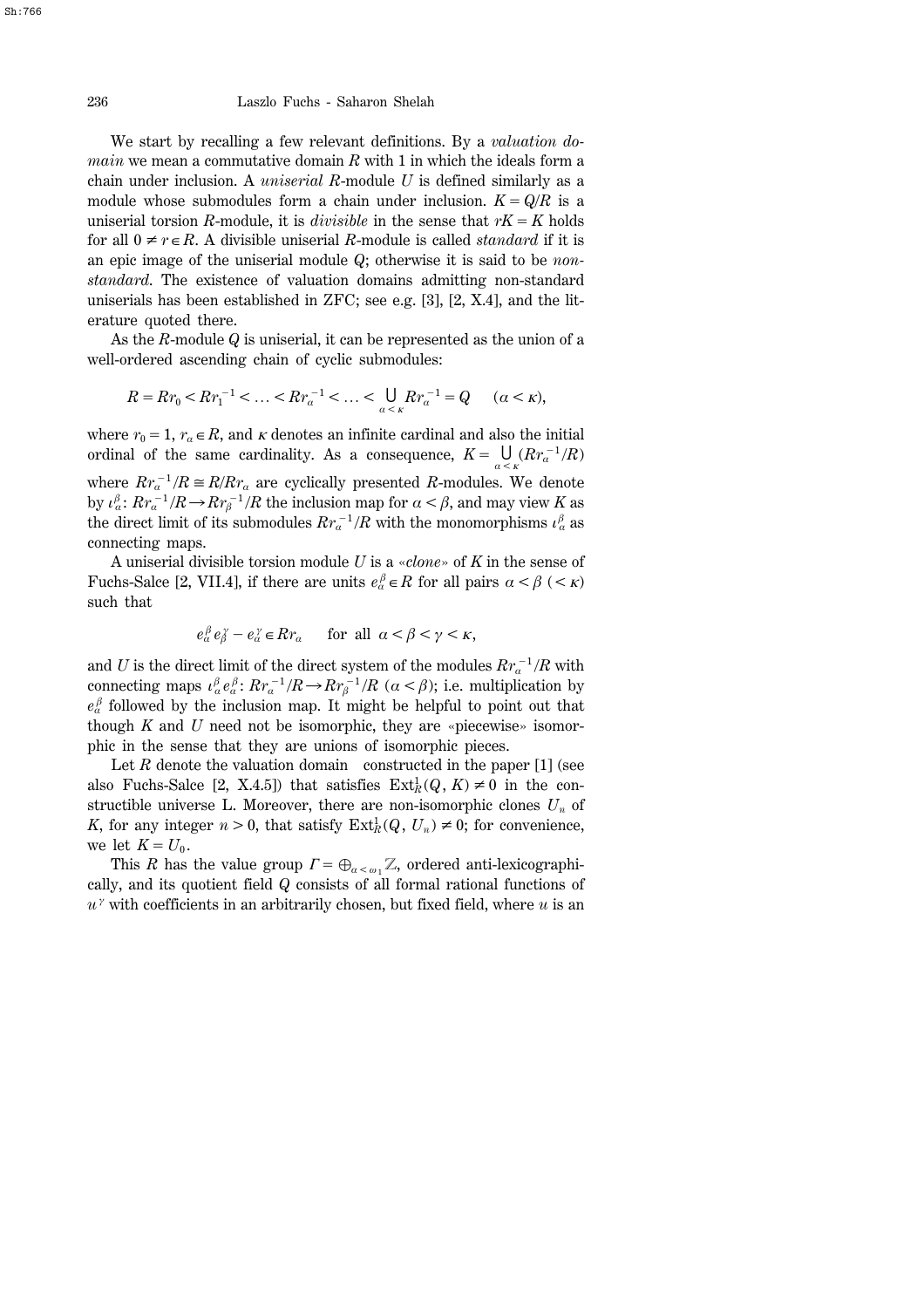indeterminate and  $\gamma \in \Gamma$ . It is shown in [2, X.4] that such an R admits divisible non-standard uniserials (i.e. clones of *K* non-isomorphic to *K*), and under the additional hypothesis of  $\Diamond_{\kappa_1}$ ,  $\text{Ext}^1_R(Q, U_n) \neq 0$  holds; in other words, there is a non-splitting exact sequence

$$
0 \to U_n \to H_n \xrightarrow{\phi} Q \to 0.
$$

Using the elements  $r_a \in R$  introduced above, for each  $n < \omega$  we define a tree  $T_n$  of length  $\kappa$  whose set of vertices at level  $\alpha$  is given by

$$
T_{na} = \{x \in H_n | \phi(x) = r_a^{-1}\}.
$$

The partial order  $\leq_T$  is defined in the following way:  $x \leq_T y$  in  $T_n$  if and only if, for some  $\alpha < \beta$ , we have  $\phi x = r_a^{-1}$  and  $\phi y = r_\beta^{-1}$  such that

$$
x = r_a^{-1} r_\beta y \quad \text{in } H_n,
$$

where evidently  $r_a^{-1} r_\beta \in R$ .

Fix an integer  $n > 0$ , and define *T* as the union of the trees  $T_0, T_1, \ldots, T_n$  with a minimum element *z* adjoined. It is straightforward to check that  $(T, \leq_T)$  is indeed a tree with *k* levels, and the inequalities  $\text{Ext}_{R}^{1}(Q, U_{i}) \neq 0$  (*i* = 0, 1, ..., *n*) guarantee that *T* has no branch of length *k*.

We now define a multisorted model **M** as follows. Its universe is the union of the universes of  $R$ ,  $Q$ ,  $U_i$ ,  $H_i$  ( $i = 0, ..., n$ ), and it has the following relations:

(i) unary relations  $R$ ,  $Q$ ,  $U_i$ ,  $H_i$ ,  $T$ , and  $S = \{r_a | a \lt K\}$ ,

(ii) binary relation  $\leq_T$ , and  $\leq_S$  (which is the natural well-ordering on *S*),

(iii) individual constants  $0_R$ ,  $0_Q$ ,  $0_{U_i}$ ,  $1_R$ , and

(iv) functions: the operations in  $R$ ,  $Q$ ,  $U_i$ ,  $H_i$ , where  $R$  is a domain,  $Q$ ,  $U_i$ ,  $H_i$  are *R*-modules,  $\phi_i$  is an *R*-homomorphism from  $H_i$  onto *Q* (*i* = 0, ..., *n*, and  $\psi$  : *Q*  $\rightarrow$  *K* with Ker  $\psi$  = *R* is the canonical map.

We argue that even though our universe V does not satisfy  $V = L$ , the class L does satisfy it, and so in L we can define the model **M** as above. Let **T** be the first order theory of **M**. So the first order (countable) theory **T** has in L a model in which

 $({}^{\star})_M$  the tree  $(T, <_T)$  with set of levels  $(S, <_S)$  and with the function  $\phi = \bigcup \phi_i$  giving the levels, as interpreted in **M**, has no full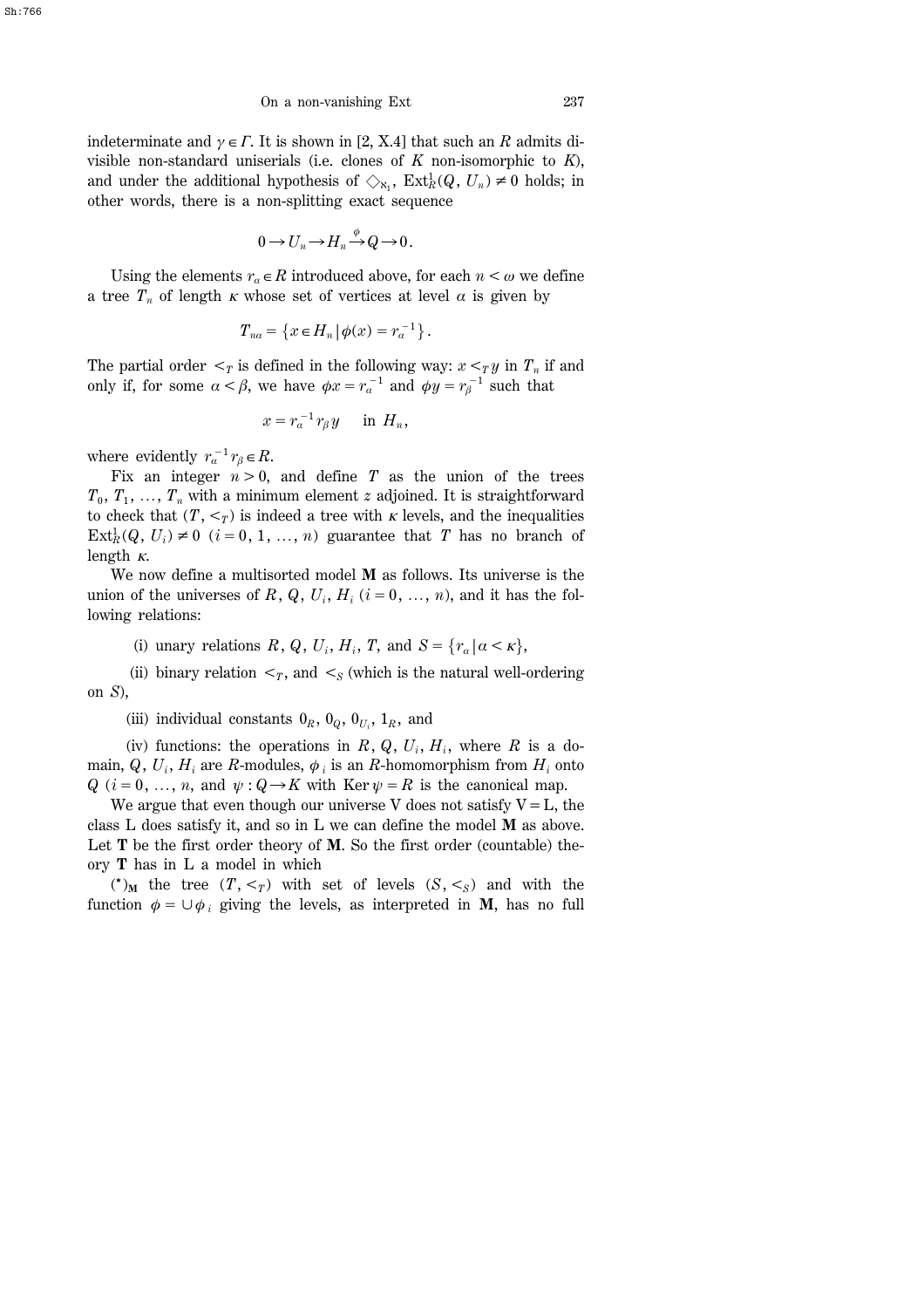branch (this means that there is no function from *S* to *T* increasing in the natural sense and inverting  $\phi$ , or any  $\phi$ <sub>*i*</sub>).

Hence we conclude as in [3] (by making use of Shelah [4]) that there is a model  $M'$  with those properties in V (in fact, one of cardinality  $X_1$ ).

Note that  $(S, \leq_S)$  as interpreted in M<sup>'</sup> is not well ordered, but it is still a linear order of uncountable cofinality (in fact, of cofinality  $\aleph_1$ ), the property  $({}^{\star})_{M}$  still holds, and it is a model of **T**. This shows that all relevant properties of  $M$  in  $L$  hold for  $M'$  in  $V$ , just as indicated in [3].

It should be pointed out that, as an alternative, instead of using a smaller universe of set theory L, we could use a generic extension not adding new subsets of the natural numbers (hence essentially not adding new countable first order theories like **T**).

If we continue with the same argument as in [3], then using [4] we can claim that we have proved in ZFC the following theorem:

THEOREM 1. *There exist valuation domains R admitting nonstandard uniserial torsion divisible modules such that*  $\text{Ext}^1_R(Q, U_i) \neq$  $\neq 0$  *for various clones U<sub>i</sub> of K.* 

Hence we derive at once that the following two corollaries are true statements in ZFC; for their proofs we refer to [2, VII.5].

COROLLARY 2. *There exist valuation domains R such that if U*, *V are non-isomorphic clones of K, then* Ext*<sup>R</sup>* <sup>1</sup> (*U*, *V*) *satisfies:*

- (i) *it is a divisible mixed R-module;*
- (ii) *its torsion submodule is uniserial.*

More relevant consequences are stated in the following corollaries; they solve Problem 27 stated in [2, p. 272].

COROLLARY 3. *There exist valuation domains admitting indecomposable divisible modules of cardinality larger than any prescribed*  $cardinal$ .

COROLLARY 4. *There exist valuation domains with superdecomposable divisible modules of countable Goldie dimension.* 

Sh:766